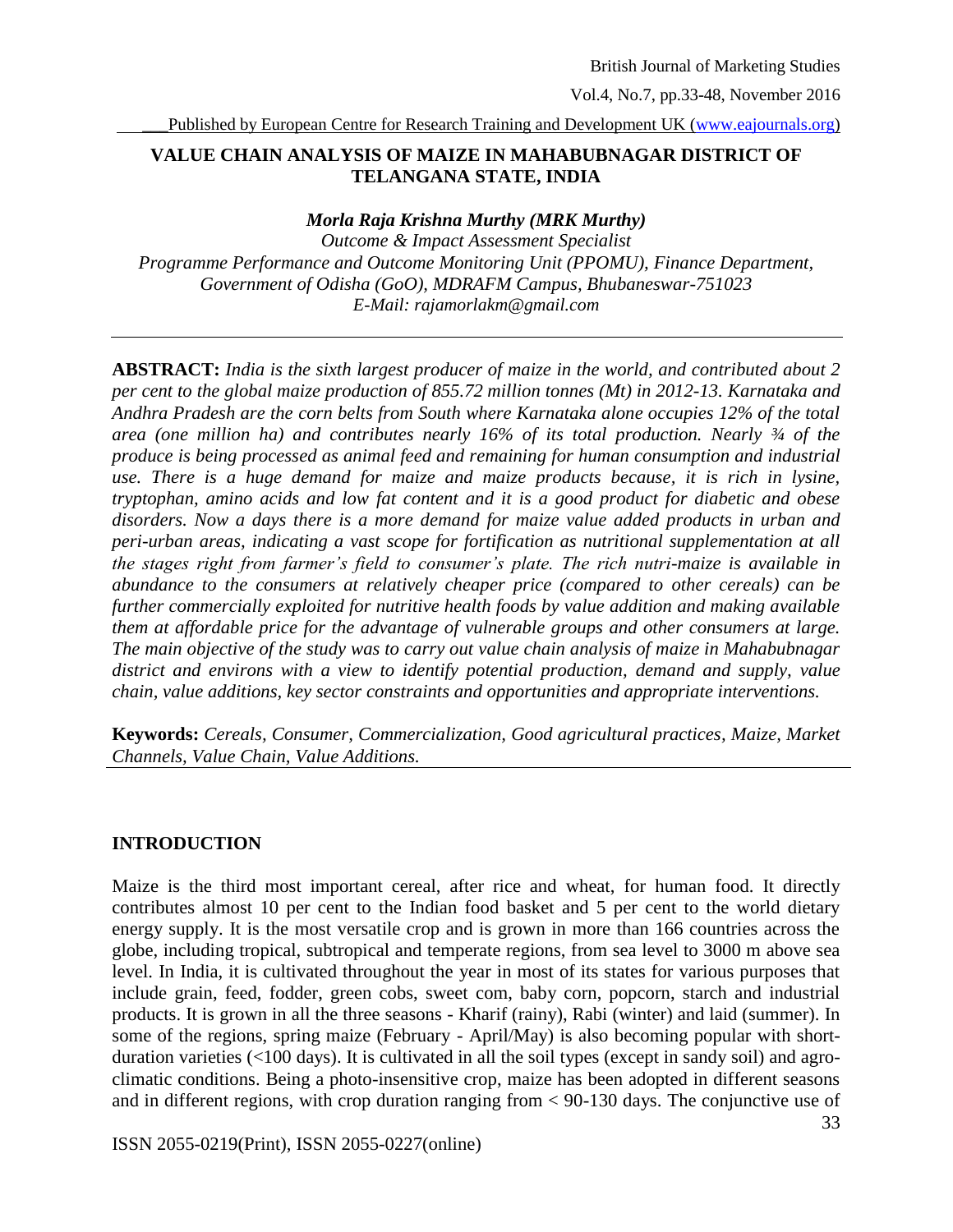Vol.4, No.7, pp.33-48, November 2016

#### Published by European Centre for Research Training and Development UK [\(www.eajournals.org\)](http://www.eajournals.org/)

organic manure and chemical fertilizers can augment the nutrient use efficiency and also enhance the productivity of quality protein maize (Kumar *et al*., 2005). Rao (2004) reported increase in cropping intensity of rainfed maize to 200% through inter cropping of field bean in paired rows of maize. The diversified usages of maize grain make the crop very special for different stakeholders. However, spikes in its price since 2007-08, have raised concerns of food security in the regions where it is largely consumed as a food commodity. During the past 5 years (2007- 2011), its production has registered an impressive annual growth (6.4%), the highest among all food crops in India. Despite yield of rain fed maize (grown in rainy or Kharif season) being less than half of the average yield of irrigated maize (4 T/Ha), grown in winter or Rabi season, it occupies four-fifth of maize acreage. In terms of production, about one-fourth is produced in Rabi and summer season, and three-fourths in Kharif season. Since 1990s, a regional shift in maize production has taken place in India in big way, as southern states emerged as the largest maize-producing states, while maize area started tapering in the traditional major maize-growing states.

#### **Maize Expansion in India:**

Traditionally, maize is a Kharif-season crop, but more than 60 per cent of its production in Andhra Pradesh and Bihar comes from Rabi (winter) crop. In fact, in Bihar the area is larger under Rabi maize than Kharif maize. The shifting to Rabi maize shows obvious comparative advantages of low insect, pest and diseases infestation as well as slow growth of weeds. The maize area in Karnataka has almost doubled during the previous decade and has become the leading producer and exporter of maize in the country. Rajasthan has the second largest maize area (13% of total maize area), but contributes only 9 per cent to the total production in the country. On the other hand, Maharashtra and Tamil Nadu are the two new emerging states, where the area under maize crop has increased almost 2.5 times due to the growing maize demand for feed and industrial purposes. Small and marginal formers cultivate about half of the maize area in the country, with an average allocation of 0.30 - 0.67 ha area to the crop. From inputs-use point of view, the overall seed replacement rate in maize crop in India is about 60 per cent, although the Government of India has set a goal of 100 per cent seed replacement in hybrid crops like maize. There has been a significant up-gradation of seed in many states, while farmers in Chhattisgarh, Madhya Pradesh, Himachal Pradesh, Rajasthan and Uttar Pradesh still prefer to grow local or composite varieties. In maize production, the seed cost constitutes less than 10 per cent in the total cost, but if popular hybrids are considered, the current seed-to-grain price ratio of about 15-20 seems to be quite high for the farmers, when needed in lump sum, at the time of sowing.

# **Production and Demand Point of View:**

The maize output supply is very much fragmented, as the marketed surpluses of millions of small and marginal farmers are too small to be economical. They grow different varieties/hybrids of maize with different cropping periods. The produce arrives in the market with varying moisture content sometimes as high as 18-19 per cent, making it susceptible for fungal infection. Since the demand of maize for poultry feed and starch remains almost continuous round the year, the supply of grain is also consistent in India, with about 5 month's windows of no fresh arrivals in the months of July-September and January-February. As the consumption centres (feed or starch manufacturers) are located in different parts of the country, maize stocks are transported mainly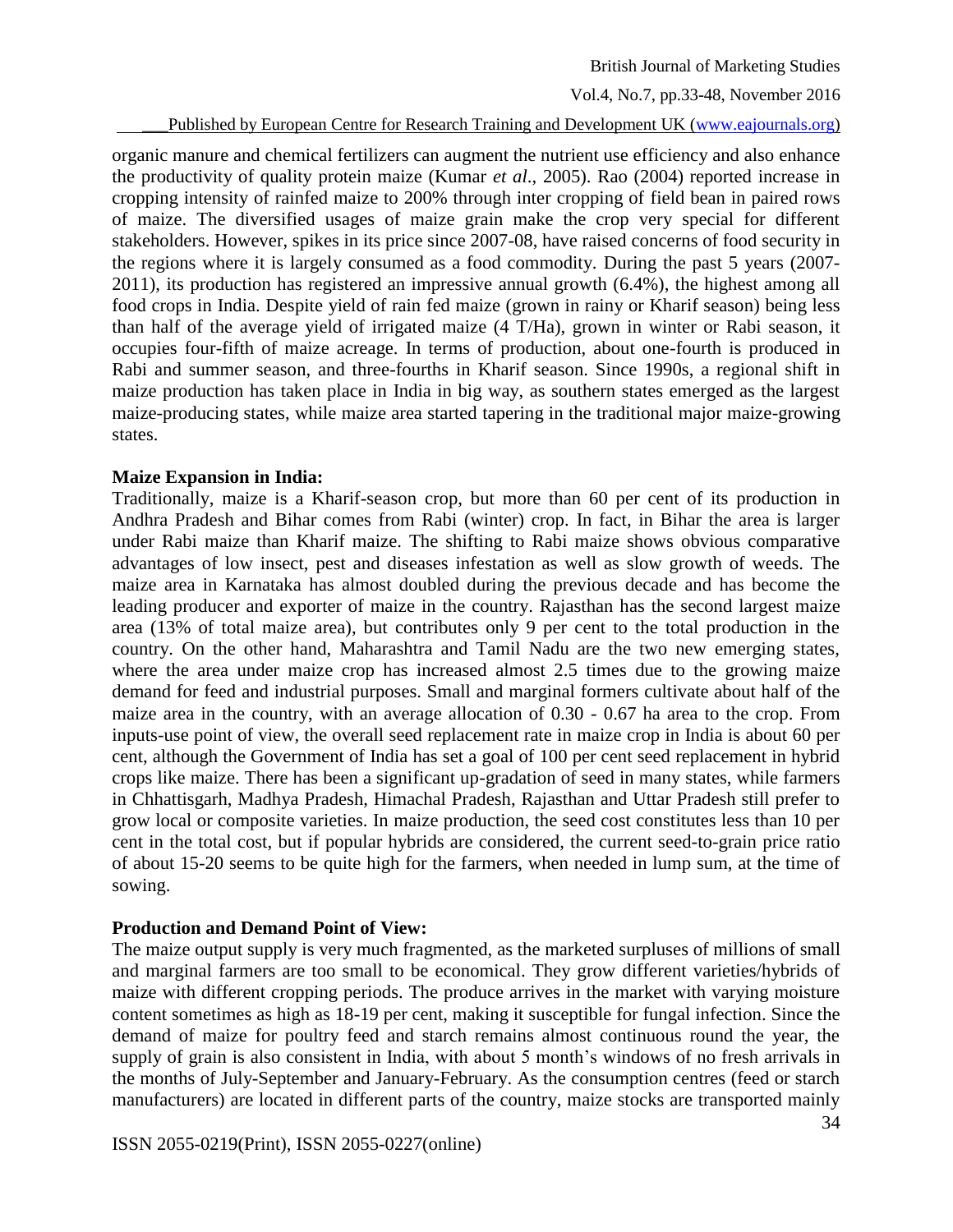Vol.4, No.7, pp.33-48, November 2016

\_\_\_Published by European Centre for Research Training and Development UK [\(www.eajournals.org\)](http://www.eajournals.org/)

by time-consuming poor rural roads and in some cases by rail-rakes, mostly packed in 50 Kg gunny bags. Thus, transportation of maize from production to consumption regions makes the transaction cost quite high. It has also been observed that storage of maize grain takes place at two major points in the supply chain: (a) at the farm level for few weeks, which is mostly done in an unscientific way, and (b) at the consumer level, by feed millers or starch manufacturers for 4- 6 months. In between, the traders involved in the supply chain stock the grains in gunny bags at flatbed storehouse for a few days. Thus, the chance of rising moisture content and developing myco-toxins are quite high in the upstream of the chain. However, with the advent of commodity exchanges and futures market in the maize sector after 2003, the entire gamut of handling, storage and transport system of the grains is slowly changing. In future, with necessary policy changes, an efficient and integrated bulk handling and storage (silo) system is expected to increase the shelf-life of grain, reduce the wastages and cost of handling and make the commodity export ready.

# **Drivers of Maize Demand:**

There are many drivers of maize demand in India, the most important being 1. Growing demand from poultry sector, consuming more than half of the domestic production; 2. Growing urbanization, leading to increased demand for processed foods like corn flakes, bakery products, etc; 3. Growing organized dairy sector, requiring more of fine cereals or maize-based concentrates; and 4. Rising international price due to diversion of maize grain towards bio-fuel production. In India, the consumption of maize as a food commodity has significantly declined in all the states, thus reducing the share of maize demand for food to only 10 per cent, much lower than the presently reported figures of 20-25 per cent. The demand of maize for poultry and livestock feed constitutes 59 per cent and rest goes to industry for manufacturing starch or other products and exports. Under different economic growth scenarios, considering the high-income elasticity of livestock based products, it is expected that the demand for maize may increase up to about 30 Mt by 2020. Against this, the production outlook exhibits that there would be surplus maize production in the country under all the three growth scenarios, even with no expansion of maize area, provided the adoption of hybrid increases considerably from the current level. Thus, the total maize production is expected to touch 38-44 Mt by 2020 under aggressive hybrids adoption scenario. This will give a modest surplus of 5-10 Mt of maize for export.

# **Investment Opportunities in Maize Sector:**

The maize sector in India has several investment opportunities to ensure food and feed security in the country. The factors such as adoption of modern technologies, particularly hybrids, soiltest based fertilizer applications, improving irrigation efficiency through micro-irrigation, etc. will increase crop productivity significantly in all the regions. Further, development and introduction of customized form mechanization, storage and grading facilities would help in value creation and capturing in the domestic as well as export market. On the other hand, the upgradation of rural basic and market infrastructure would help in reducing the transaction costs for all the players in the sector. There is a need to focus more on resource conservation technologies for reducing the cost of cultivation and improving farm profitability from the producers' point of view. Most importantly, the public research and development institutions need to work more coherently with the private sector for overall development of the maize sector. To sum up, the Indian maize sector has several opportunities in all its sub-sectors like seed, non-seed inputs,

ISSN 2055-0219(Print), ISSN 2055-0227(online)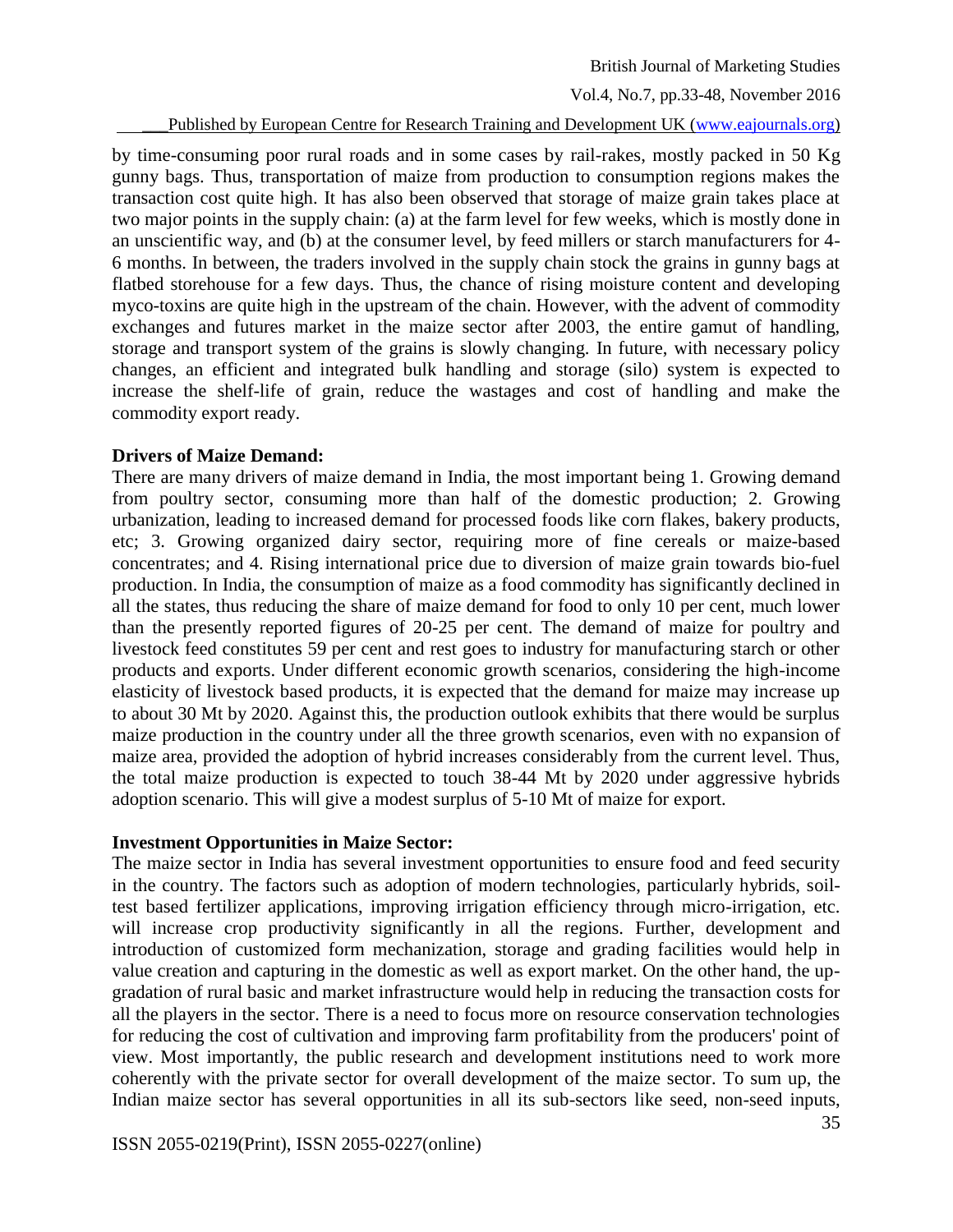Vol.4, No.7, pp.33-48, November 2016

Published by European Centre for Research Training and Development UK [\(www.eajournals.org\)](http://www.eajournals.org/)

farm mechanization, processed foods, industrial products, market-related infrastructure, storage and processing, etc. It has also enormous potential to provide food security, feed security, nutritional security, and enhanced income to maize growers. The need is to make higher investments on maize R&D to address the problems of technology, inputs, post-harvest management, processing and marketing constraints at upstream levels.

# **DATA AND METHODOLOGY**

The present study was conducted in Mahabubnagar district of Telangana State. It is the most important maize producing district in the State. The study based on the Primary and Secondary data. The study focuses detailed value chain of maize covering the full range of production and marketing activities required to produce maize cobs and value addition to the corn grains and finally, product delivery to final end users of the selected area. Examination of value chain not only includes the pre requisites of production but also the post harvest movement of the produce. Further, Value chain of Maize creates opportunities of employment and income generation for people in the process of marketing and value addition of maize. The study will attempt to work out the costs and returns of the maize cultivation and price spread in captured through different channels of field survey. Apart from this, detailed investigation of value addition and products, processes are also obtained.

# **Objectives of the study:**

1. To work out the costs and returns of Maize and the existing operations/channels of marketing.

2. To analyze the potential of particular commodity and value added products of that commodity.

3. To identify Bulk consumer and Beneficiaries in the market of particular commodity for linkage.

4. To document constraints to eliminate middle men to benefit farmer and consumer.

# **Methodology and approach:**

Field interviews in and around the study area with respondents being drawn from a wide range of stakeholders including but not limited to smallholders including but not limited to smallholder maize farmers, processors, local administration, traders, and transporters among others.

# **Collection of data:**

The stratified random sampling method was used for selection of farmers and snowball sampling method for other stakeholders. The data used in the study to fulfill various objectives were collected with the help of well structured pre tested interview schedules, through survey method for the agricultural year 2011-12. Participatory techniques and Focused Group Meetings were conducted to track the value chain in the selected region.

# **Statistical Tools and Techniques:**

**Producer's share in consumer's rupee:** It is the price received by the producer as a percentage in the consumer's price. If  $P_c$  is a consumer's price and  $P_F$  is the producer's price then the producer's share in consumer's rupee (Ps) may be expressed as follows.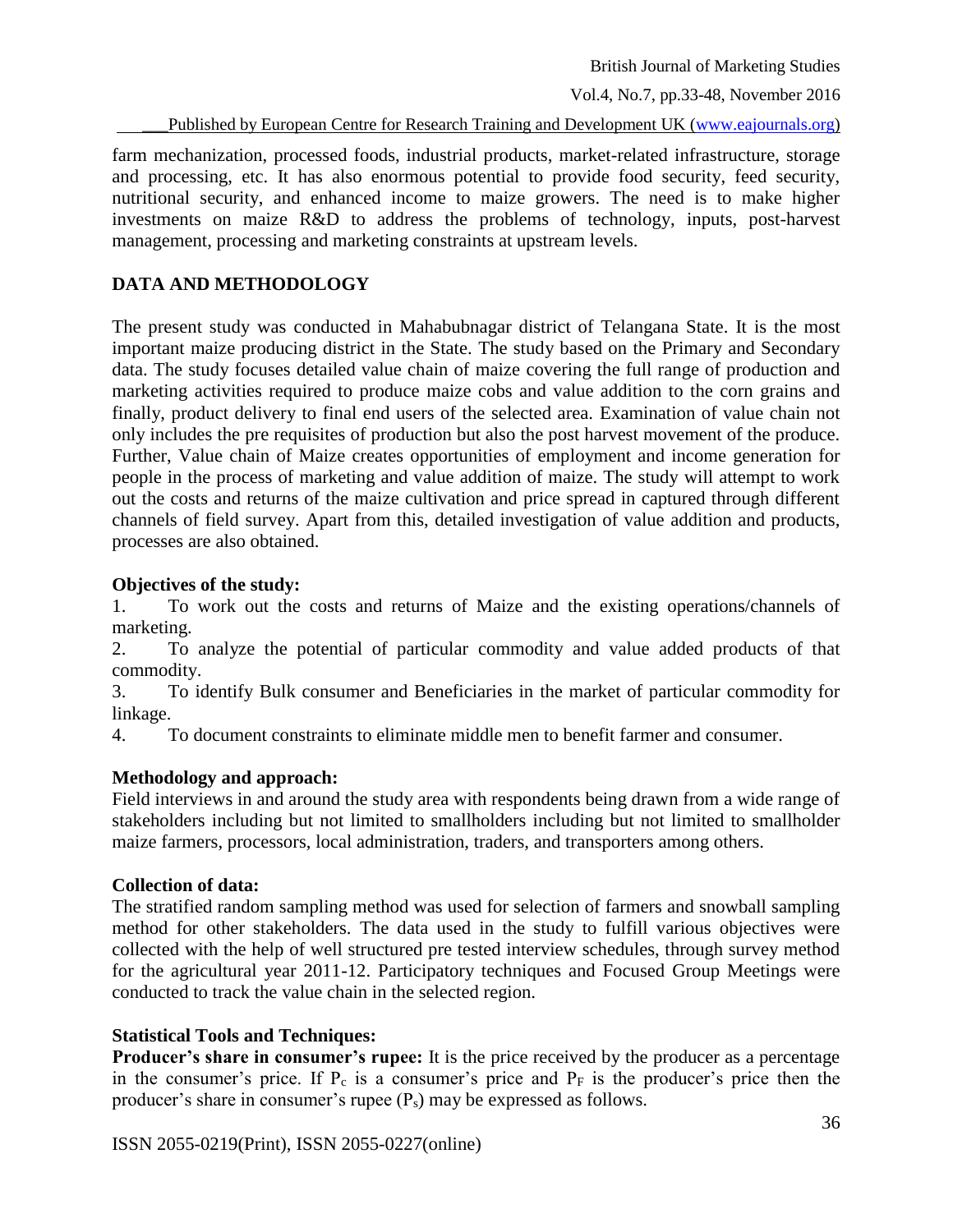\_\_\_Published by European Centre for Research Training and Development UK [\(www.eajournals.org\)](http://www.eajournals.org/)

$$
Ps = \frac{P_F}{P_c}
$$

**Marketing margin of a middleman:** This is the difference between the total payments (cost + purchase price) and receipts (sale price) of the middleman  $(i<sup>th</sup>$  agency). Three alternative measures may be used.

a) Absolute margin of the 
$$
i^{th}
$$
 middleman  $(A_{mi})$ 

$$
(A_{mi})=P_{Ri}-(P_{Pi}+C_{mi})
$$

b) Percentage margin of the i<sup>th</sup> middleman  $(P_{mi})$  $P_{\text{eff}}$  ( $P_{\text{eff}}$  +  $C_{\text{eff}}$ )

$$
(P_{\text{mi}}) = \frac{P_{\text{Ri}} - (P_{\text{Pi}} + C_{\text{mi}})}{P_{\text{Ri}}} \times 100
$$

Where,  $P_{\text{Ri}} =$  Total value of receipts per unit table (sale price)

 $P_{\text{Pi}}$  = Purchase value of goods per unit (purchase price)

 $C_{mi}$  = Cost incurred on marketing per unit

The margin thus calculated include the profit of the middleman and the returns which accrue to him for storage, the interest on capital and overhead, and establishment expenditure.

**Total cost of marketing:** The total cost incurred on marketing either in cash or in kind by the producer-seller and by the various intermediaries involved in the sale and purchase of commodity till it reaches the ultimate consumer, may be computed as follows:

$$
C = CF + C_{mi} + C_{m2} + C_{m3} + \ldots + C_{mn}
$$

 $C = Total cost of marketing of the commodity,$ 

 $C_F$  = Cost paid by the producer from the time the produce leaves the farm till he sells it  $C_{mi}$  = Cost incurred by the i<sup>th</sup> middleman in the process of buying and selling the product **Marketing efficiency (Acharya Approach):** According to Acharya, an ideal measure of marketing efficiency, particularly for comparing the efficiency of alternate markets/channels is  $MME = FP \div (MC + MM)$ 

 $W<sub>horo</sub>$  MME  $=$  Modified measure of marketing efficiency

| Where, MME | $=$ Modified measure of marketing efficiency |
|------------|----------------------------------------------|
| FP         | $=$ Price received by the farmer             |
| MC, MM     | $=$ Marketing costs and Marketing margins    |

# **RESULTS AND DISCUSSIONS**

# **Maize Production Scenario of Andhra Pradesh & Telangana States:**

Andhra Pradesh continued to be the largest maize-producing state during last decade, however, in recent past, has been overtaken by Karnataka. In the year 2011-12, maize was cultivated on 833 thousand ha area, i.e. 7 per cent of the total cropped area, producing 3.65 Mt of maize grain. In recent years, several farmers have also got interested in winter maize, consequently, the state maize acreage in Rabi season has increased to 334 thousand ha in 2012-13, up by 21.45 per cent from the previous year. As a result, 59 per cent of production in the state was coming from the winter maize, which was cultivated on about 40 per cent of the maize area. Maize yield differs widely between Rabi (about 7.0 t/ha) and Kharif (about 2.8 t/ha) seasons. In the state, maize is grown mainly in the Telangana region (Karimnagar, Nizamabad, Warangal, Mahabubnagar, Medak and Khammam districts), while highest yield is harvested in the Coastal Andhra region

ISSN 2055-0219(Print), ISSN 2055-0227(online)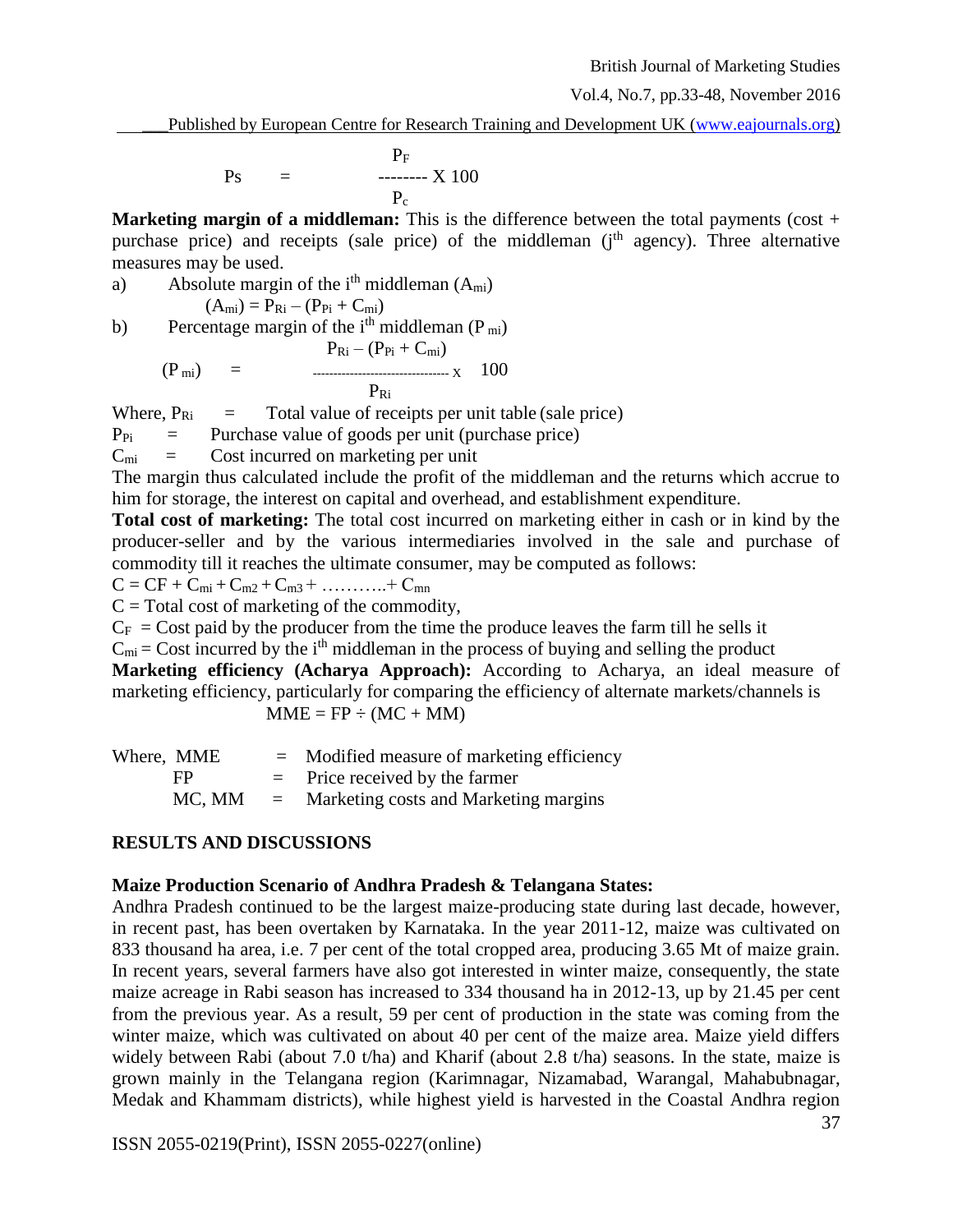Vol.4, No.7, pp.33-48, November 2016

Published by European Centre for Research Training and Development UK [\(www.eajournals.org\)](http://www.eajournals.org/)

(Guntur and West Godavari districts), where it is grown as an irrigated crop. These 8 districts together contribute more than 80 per cent to the total maize production and area in the state. Maize yield in the Guntur district has more than doubled from about 3.85 t/ha in TE 2000-01 to about 10 t/ha in TE 2009-10, which was also the highest yield harvested in any district of the country. Similarly, area under the crop as well as productivity have increased manifold in several districts of the state during the previous decade. In the Guntur and Mahabubnagar districts, maize area was added by 7000 ha every year during the past 5 years (replacing sorghum), whereas in the Karimnagar district, it has started declining. The largest change in maize area was observed in Guntur and West Godavari districts in the past five years.

#### **Maize Cost of Cultivation:**

The total cost of cultivation was high recording Rs. 32041.23 per hectare. The high cost of cultivation found was on account of costly Human labour, Bullock labour, Machine labour, Seed, Farm yard manure, Fertilizers and Pesticides. Among all operational costs, human labour recorded the maximum share of 25.75% followed by fertilizers 22.67% of the cost of cultivation. The operational cost items contributed about 84.41 per cent and fixed costs 15.59 per cent to the total cost. The increase in cost of production is mainly due to increase in prices of labour and inputs used, the government should come out with clear polices that stabilizes the prices of the inputs and encourage the use of machinery so that the farmers can cut down the expenses on labour to cultivate maize on profitable basis. Hybrid maize is fertilizer intensive crop as farmer has to spend 22% the cost of cultivation on fertilizer only. The operational costs include the costs of human labour, bullock labour, tractor power, seed material, farm yard manure, fertilizers, pesticides and interest on working capital. The fixed costs include the rental value of owned land, depreciation charges and interest on fixed capital. The particulars of cost of cultivation are presented in Table 1.

| Table 1. Cost of cultivation of maize | (Rupees per hectare) |            |
|---------------------------------------|----------------------|------------|
| Particulars                           | Costs                | Percentage |
| Operational costs                     | 27046.23             | 84.41      |
| Human labour                          | 8250                 | 25.75      |
| Bullock labour                        | 1775                 | 5.54       |
| Machine labour                        | 4500                 | 14.04      |
| Seed                                  | 1150                 | 3.59       |
| Farm yard manure                      | 1755                 | 5.48       |
| Fertilizers                           | 7262.5               | 22.67      |
| Pesticides                            | 1571.55              | 4.90       |
| Interest on working capital           | 782.175              | 2.44       |
| Fixed costs                           | 4995                 | 15.59      |
| Rental value of owned land            | 3750                 | 11.70      |
| Depreciation                          | 875                  | 2.73       |
| Interest on fixed capital             | 370                  | 1.15       |
| Total cost (Rs)                       | 32041.23             | 100        |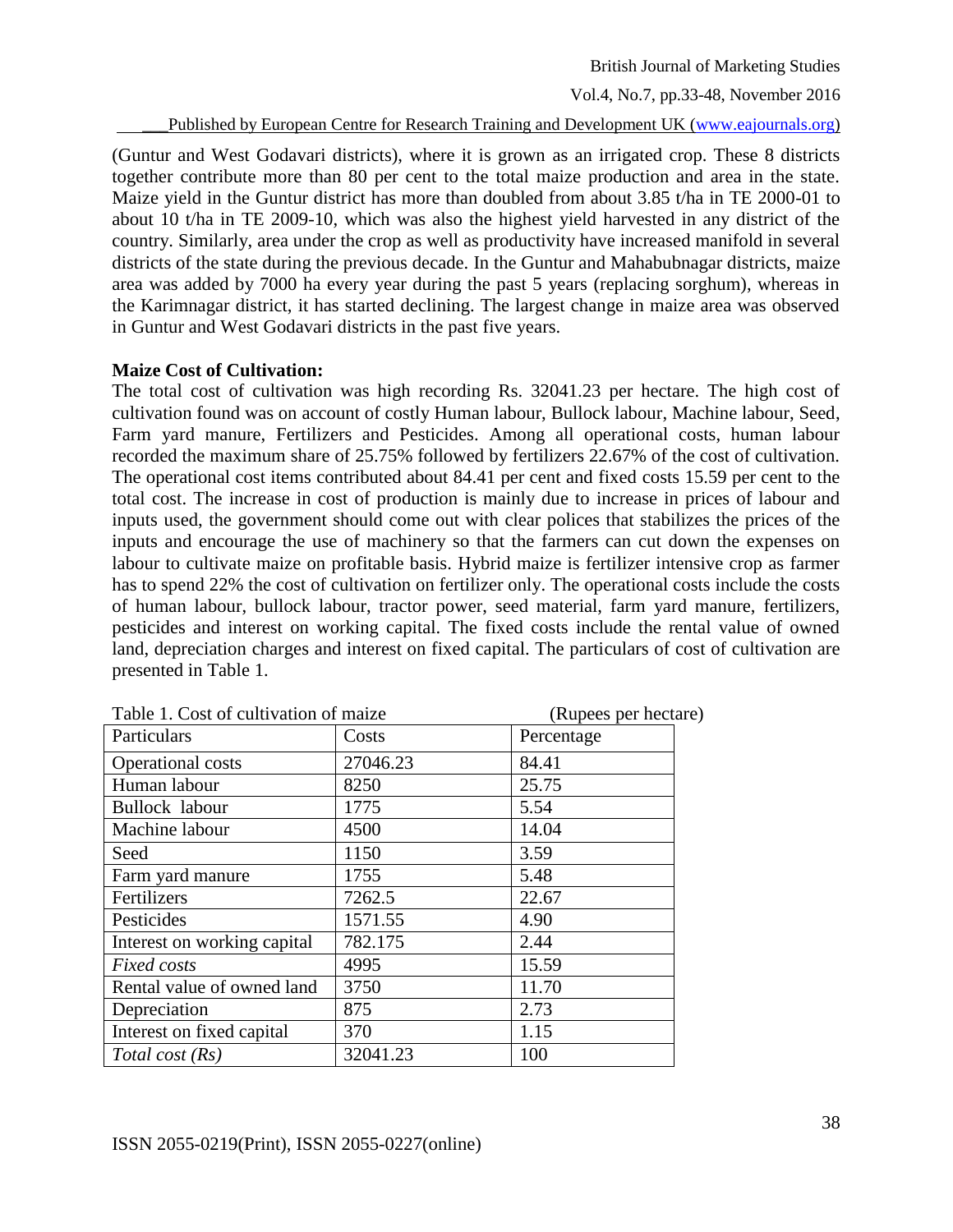



#### Fig 1. Item wise break up of cost of cultivation

#### **Cost concepts and income measures:**

The cultivation expenditure of maize is dealt by analyzing the cost concepts used in farm management studies. i.e., Cost A1, Cost A2, Cost B and Cost C were worked out. Cost C (Rs. 32041.23 per hectare) is computed by adding the imputed value of family labour to Cost B. The cost concepts were worked out for maize and are presented in Table 2. It is evident from the details that there was no leasing activity among the sample farmers and hence Cost A1 was Rs 26421 per ha and cost A2 was Rs 27318.23 /h. Cost B was estimated to be Rs. 30541.23. The variation from Cost B to Cost C has reflected the own family labour contribution in maize cultivation.

| Table 2. Cost concepts of maize producer farmers on per hectare basis (Rs/Ha) |  |  |
|-------------------------------------------------------------------------------|--|--|
|-------------------------------------------------------------------------------|--|--|

| Particulars         | Costs (Rs/h) |
|---------------------|--------------|
| Cost A1             | 26421.23     |
| Cost A <sub>2</sub> | 27318.23     |
| Cost B              | 30541.23     |
| Cost C              | 32041.23     |

| Table 3. Farm Income measures of maize producers on per hectare (Rs/Ha) |  |  |  |  |  |  |  |
|-------------------------------------------------------------------------|--|--|--|--|--|--|--|
|-------------------------------------------------------------------------|--|--|--|--|--|--|--|

| Particulars            | Costs    |
|------------------------|----------|
| Gross income           | 50000    |
| Farm business income   | 23578.77 |
| Family labour income   | 19458.77 |
| Net income             | 17958.77 |
| Farm investment income | 22078.77 |
| Benefit cost ratio     | 0.56     |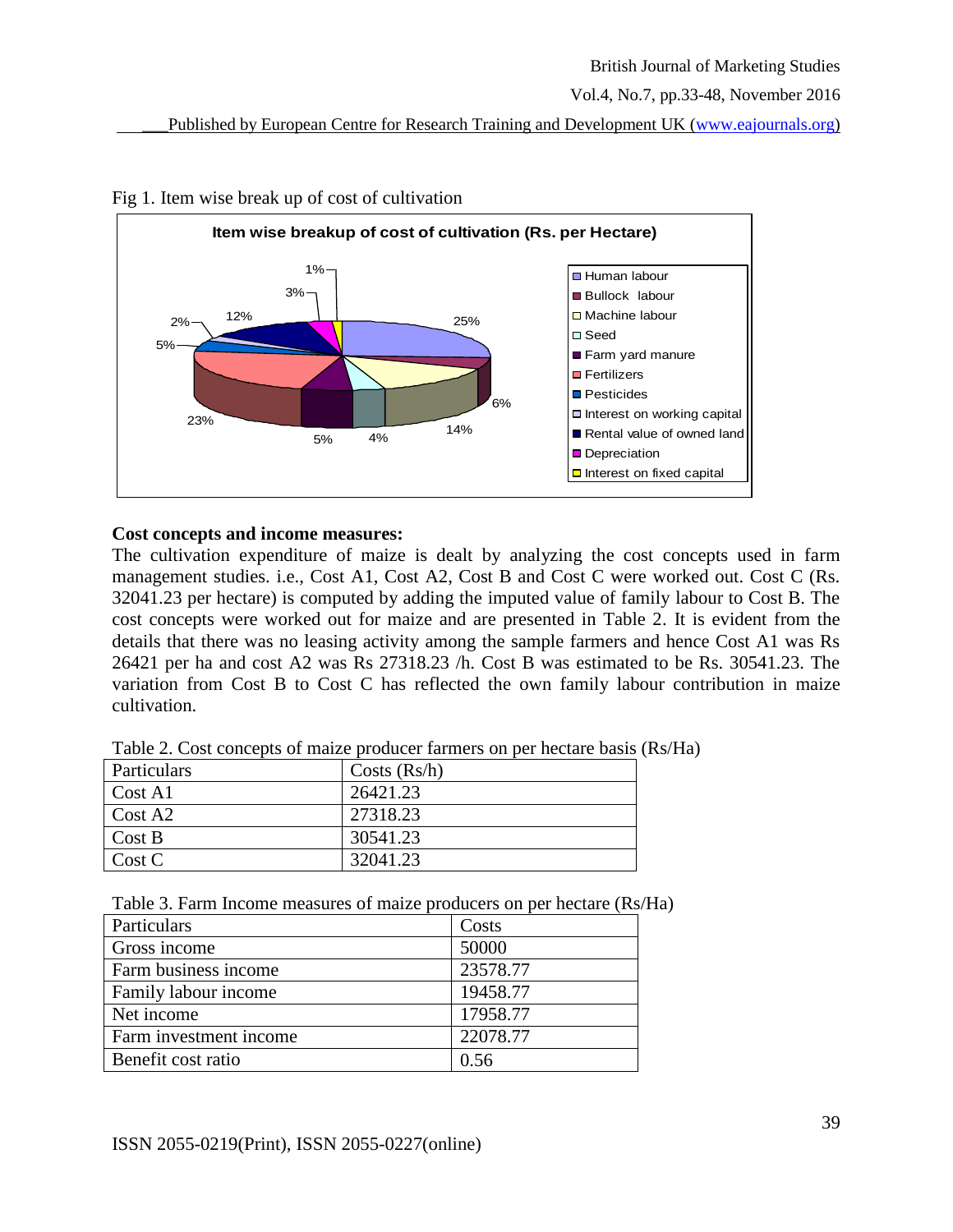Vol.4, No.7, pp.33-48, November 2016

\_\_\_Published by European Centre for Research Training and Development UK [\(www.eajournals.org\)](http://www.eajournals.org/)

Farmers were able to secure a net benefit cost ratio of Rs. 0.56; the ratio of net return to the total costs was Rs.0.56 as shown in Table 3. This implies that for every rupee invested in maize cultivation 0.56 is the profit. This shows us the sustenance of the value chain of maize and ensures the supply of maize to the poultry industry, contractual arrangements may be tried to have forward contracts with poultry growers and backward contracts with maize growers, largely depend on the costs involved.

# **Maize and Maize products Value Chain:**

The market channel through which the produce is delivered to consumers includes traders and processors. The maize produce is the basic unit traded. It is usually categorized into three types.

- 1. *Primary product:* the basic unit harvested from the farmers field. Eg: maize cobs.
- 2. *Secondary product:* these are the sub products derived from maize cobs such as grain.

3. *Tertiary product:* further differentiation or processing of secondary products including snack foods and processed animal feeds. With this preliminary view the broad value chain of maize is conceptualized figure 2.

Fig 2. Broad network of value chain of maize



Source: Authors (2012)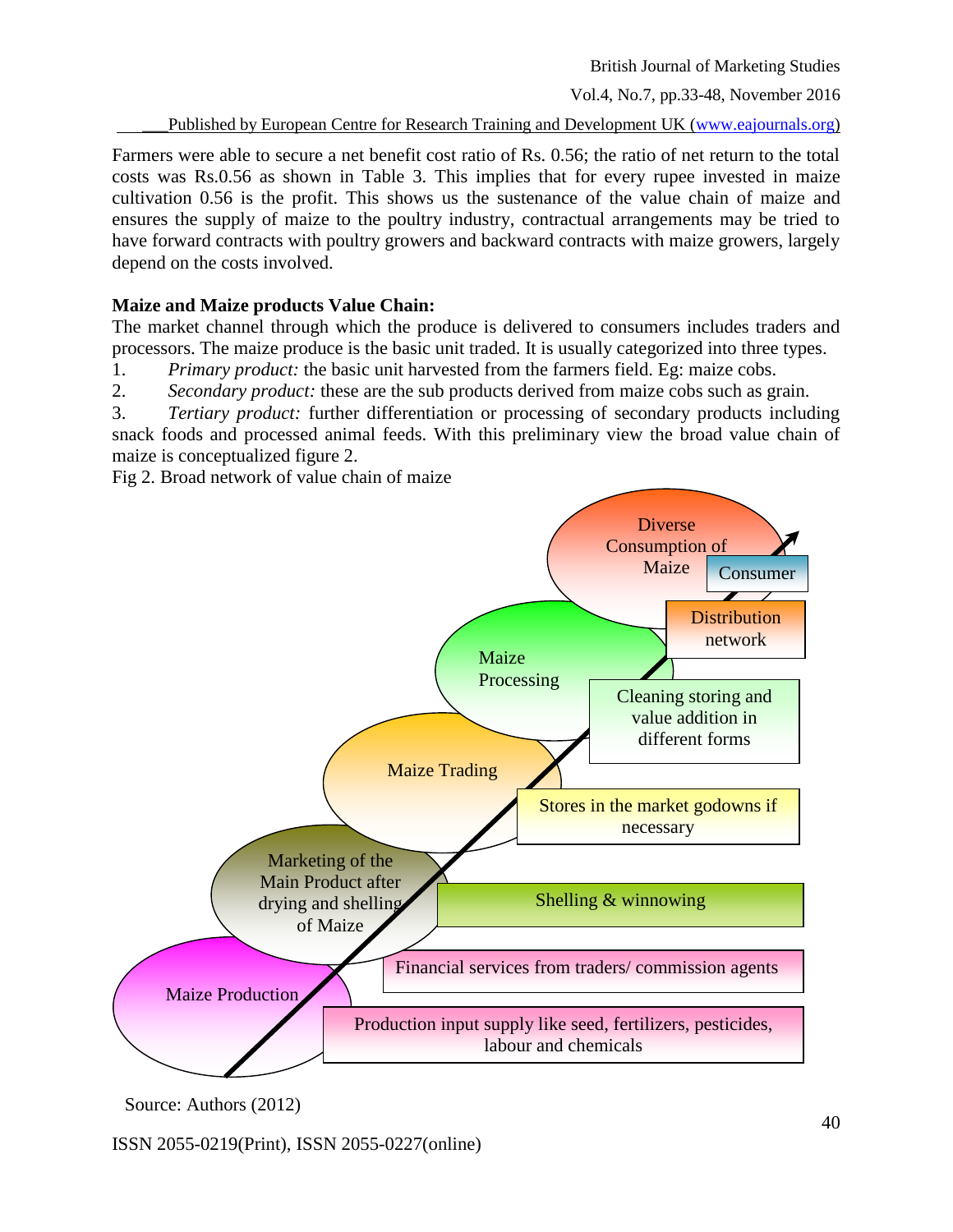Vol.4, No.7, pp.33-48, November 2016

Published by European Centre for Research Training and Development UK [\(www.eajournals.org\)](http://www.eajournals.org/)

The value chain is conceptualized and presented in figure 2, which included maize production with the input supplies like seed fertilizers, pesticides, labour and chemicals. Since maize is single crop where farmers adopted hybrids and depend on external seed every year, therefore quality seed supply is crucial for the bumper yields of the crop. Similarly, supply of fertilizers in time also largely influences the yields in maize crop. Financial services or credit is obtained from the traders and commission agents who are the regular money lenders to us. Thus production logistics are worked out by the farmers and once the produce is dried for 3-4 days and shelled using maize shellers for the farmer uses the labour for drying shelling and winnowing operations.

The produce is then transported to traders in the agricultural market where he goes for selling the produce immediately and sometimes stores the produce in the market godowns for want of high price, and sells when the prices are remunerative. The produce is then sold to the processors where the feed and food processing unit which first goes for screening and cleaning of foreign material like sand particles, agricultural waste if any, later add value to the produce like poultry feed and snack products. These diverse value added maize is distributed to all the areas wherever needed and reaches the ultimate consumer. Thus broad network of value chain tracked revealed the production arrangements, production process, marketing, agents involved, value addition, distribution networks etc and even tried to gauge the complexity in terms of value addition at the industry level. The flow of raw maize produced by farmers into various channels and margins and the level of vertical integration is attempted. The constraints for the value chain are identified.

# **Marketing Channels and Value Additions of maize:**

Market functionaries or middle men move the commodities from producers to consumers. Every function or service rendered by them involves some cost. The middle men take some profit after meeting the cost of performing the marketing functions, which is called middlemen's margin. In marketing of agricultural commodities, the difference between the price paid by the consumer and price received by the producer for an equivalent quantity of the farm produce is often known as farm retail price spread or price spread. Sometimes it is also known as marketing margin. The total marketing includes the cost involved in moving the product from the point of production to the point of consumption. *i.e.,* the cost of performing various marketing functions and the profits of various market functionaries involved in moving the produce from the point of production till it reaches the ultimate consumer.

Marketing costs and margins incurred by the cultivator, trader and processor were worked out. The value chain prompts existence of two major products prepared out of maize in study area namely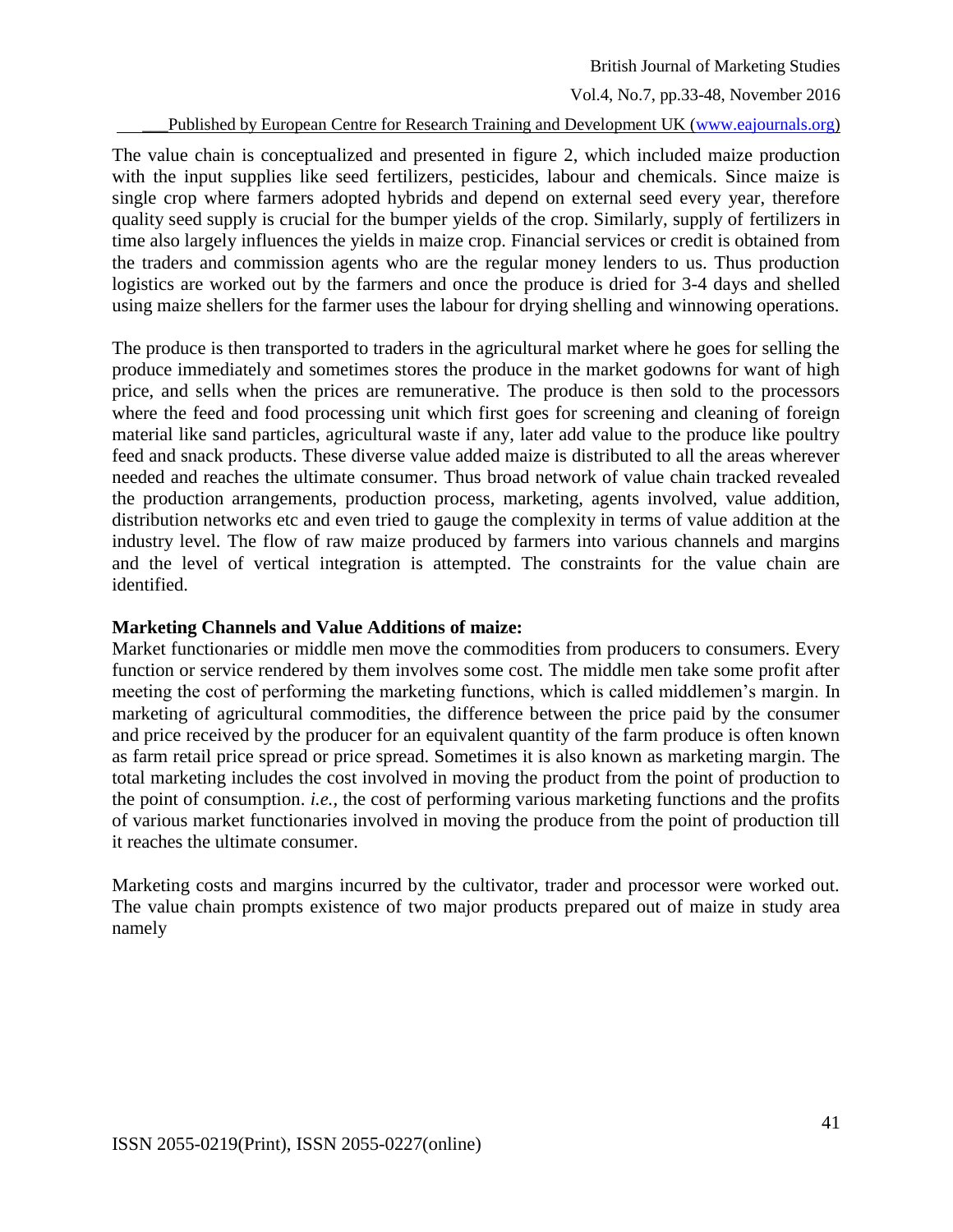#### **1. Poultry feed manufacturing –channel-1 has two sub channels**

1. Farmers – Commission Agents –Poultry Feed Manufacturers – (Poultry Feed) - Poultry Farmers

2. Farmers – Commission Agents- Poultry Feed Manufacturers – (Pellets) - Poultry Farmers **2. Snack manufacturing – channel-2 has three sub channels**

1. Farmers – Commission Agents – Snack Manufacturers (Corn Sev) – Wholesalers/Retailers – Consumers

2. Farmers – Commission Agents – Snack Manufacturers (Corn Balls) – Wholesalers/Retailers – Consumers

3. Farmers – Commission Agents – Snack Manufacturers (Corn Sticks) – Wholesalers/ Retailers - Consumers

The price spread and market margins are worked out for these two major channels, first channel pertaining to feed industry and the other is the food manufacturing industry.

The value chain shows that the farmers take their produce for sale to the nearby regulated markets i.e., Badepally agricultural market rather than selling them in villages or unregulated markets. In regulated markets farmers are not required to bear many of the marketing charges. In the market they follow close tender system; the bids are invited in the form of a close tender rather than by open announcement. The produce is displayed and the commission agent is allotted lot numbers.

Fig 3. Mapping of value chain in maize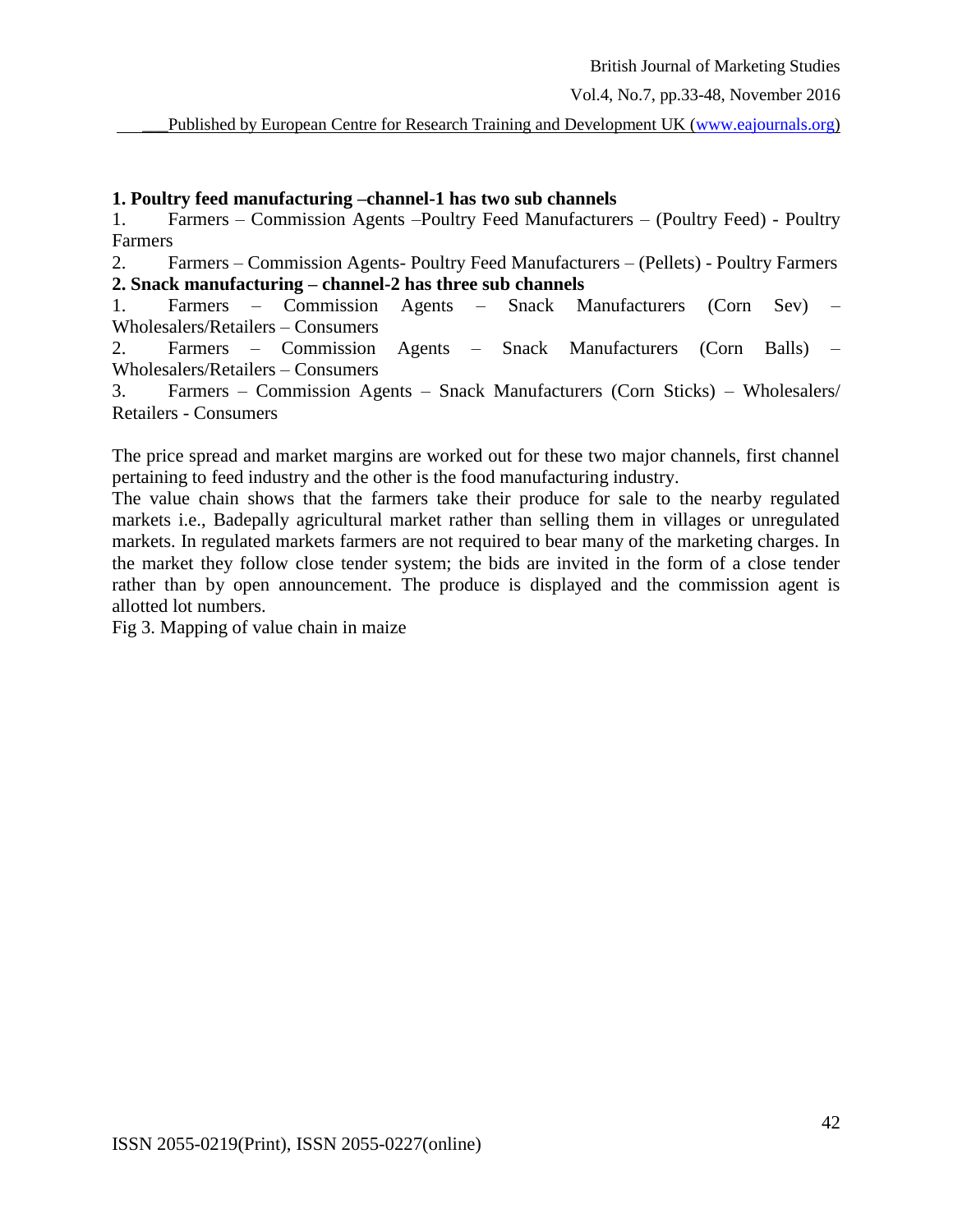Vol.4, No.7, pp.33-48, November 2016

Published by European Centre for Research Training and Development UK [\(www.eajournals.org\)](http://www.eajournals.org/)

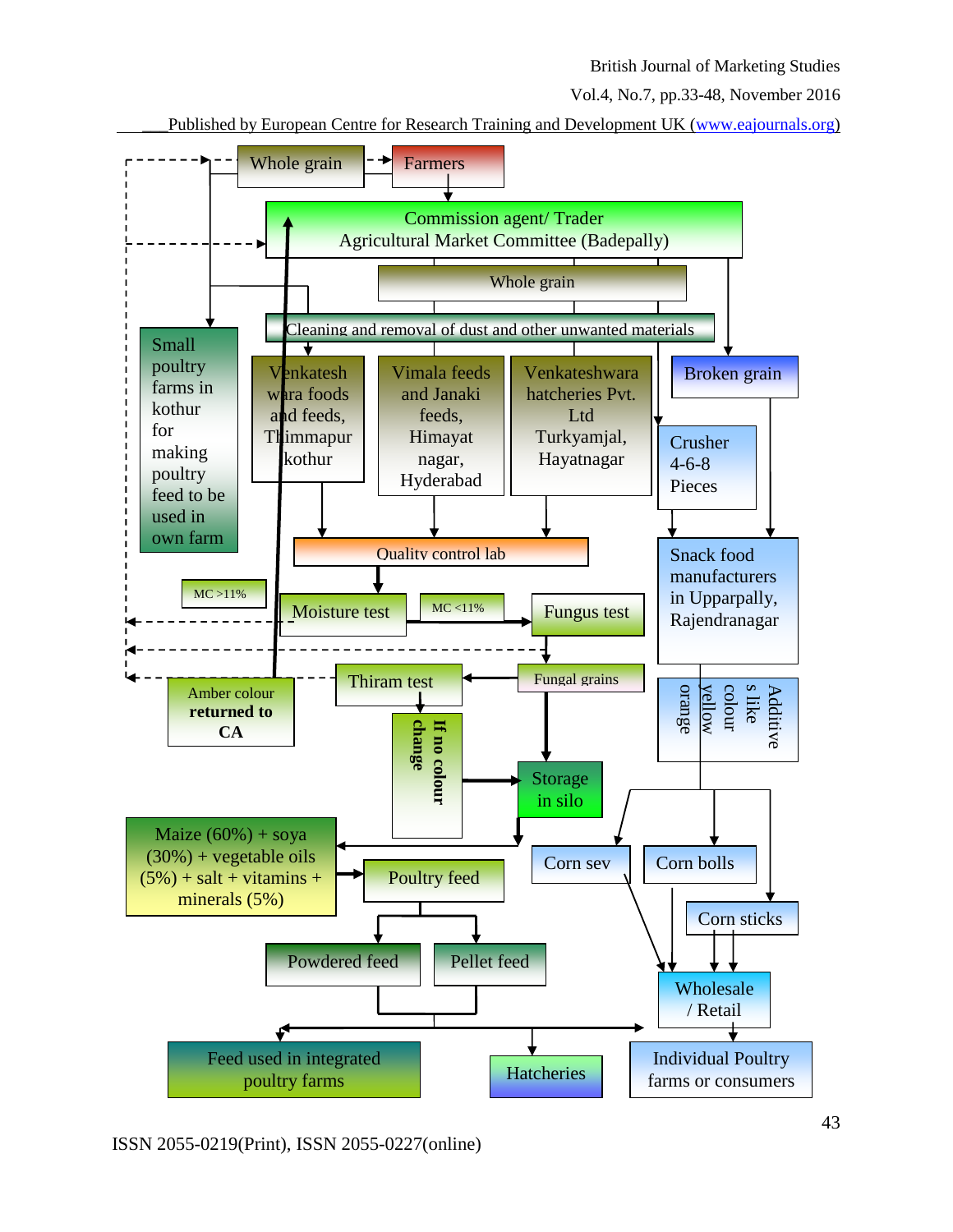#### Published by European Centre for Research Training and Development UK [\(www.eajournals.org\)](http://www.eajournals.org/)

# **Market margins and price spread in various channels of value chain:**

The results pertaining to price spread and marketing margins are presented in Table 4. The total cost of handling is worked out by including the raw material and other ingredients used if any in the course of value addition done by the processors. In the major poultry feed channel of maize the producer's share in the consumer's rupee is 36 rupees for powdered/granular poultry feed and 39 rupees for pellet feed in major channel 1 where as in major channel 2 i.e., snack manufacturing channel it is 40 rupees for corn sev, 36 rupees for corn bolls and 33 rupees for corn sticks. The margins received by the commission agents and traders are found to be about Rs. 24 to 53 per quintal while the margins received by the processors are Rs 161.5 and Rs 191.5 for powdered feed and pelleted feed respectively. The margins for snack processors is Rs 1310 for con sev, Rs 1610 for corn bolls and Rs 1795 from corn sticks per quintal across the various products. This area of using the maize into making of sev, bolls and sticks is not receiving ample attention, but if proper marketing arrangements are done to facilitate the contracts with farmers, the share of farmer in the value addition would go up. The sale price of one quintal of poultry feed is Rs 2350- 2500 and snack foods is Rs 2500-3000 showing the potential of diversity of uses and the amount of value addition done to maize.

| S.             |                |                                                              | Channel-1 $(Rs/Qt)$ |                |                | Channel- 2 (Rs/Qt) |                |
|----------------|----------------|--------------------------------------------------------------|---------------------|----------------|----------------|--------------------|----------------|
| N<br>$\Omega$  |                | Particulars                                                  | Poultry<br>feed     | Pellet<br>feed | Corn<br>sev    | Corn<br>boll       | Corn<br>sticks |
| 1              |                | price<br>received<br><b>Net</b><br>by<br>producer/cultivator | 976                 | 976            | 1080           | 1080               | 1080           |
| $\overline{2}$ |                | Expenses incurred by the producer                            |                     |                |                |                    |                |
|                | A              | Loading $\&$ unloading<br>charges<br>(Hamali charges)        | 5                   | 5              | 3              | 3                  | 3              |
|                | B              | Transportation cost                                          | 15                  | 15             | 12             | 12                 | 12             |
|                | $\overline{C}$ | Bagging costs                                                | 4                   | $\overline{4}$ | 5              | 5                  | 5              |
|                |                | Sub total                                                    | 24                  | 24             | 20             | 20                 | 20             |
| 3              |                | price/<br>Producers<br>sale<br>Trader<br>purchase price      | 1000                | 1000           | 1100           | 1100               | 1100           |
| $\overline{4}$ |                | Marketing costs incurred by trader                           |                     |                |                |                    |                |
|                | $\mathbf{A}$   | <b>Fixed costs</b>                                           | 6                   | 6              | $\overline{4}$ | $\overline{4}$     | $\overline{4}$ |
|                | B              | variable costs                                               | 53                  | 53             | 30             | 30                 | 30             |
|                | $\overline{C}$ | Cost of holding produce                                      | 67                  | 67             | 13             | 13                 | 13             |
|                |                | Sub total                                                    | 126                 | 126            | 47             | 47                 | 47             |
| 5              |                | Traders margin                                               | 24                  | 24             | 53             | 53                 | 53             |
| 6              |                | price/<br>Trader<br>sale<br>processor<br>purchase price      | 1150                | 1150           | 1200           | 1200               | 1200           |
| $\overline{7}$ |                | Marketing costs incurred-processor                           |                     |                |                |                    |                |
|                | $\overline{A}$ | <b>Fixed costs</b>                                           | 50                  | 120            | 25             | 25                 | 35             |

Table 4. Price Spread in two different value chain activities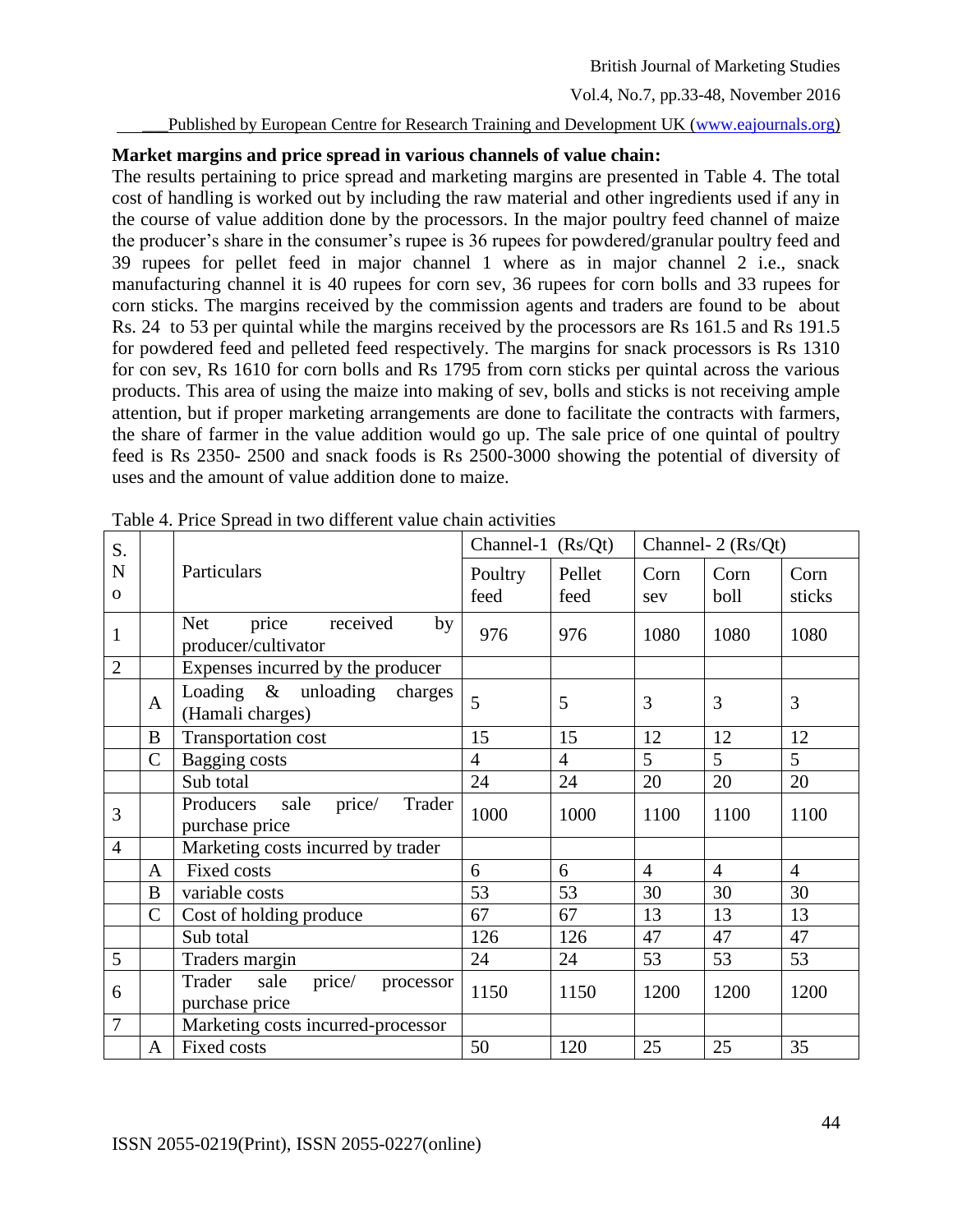Vol.4, No.7, pp.33-48, November 2016

|    | B             | Variable costs including<br>raw material costs  | 1808.5 | 1808.5 | 1150  | 1150  | 1150  |
|----|---------------|-------------------------------------------------|--------|--------|-------|-------|-------|
|    | $\mathcal{C}$ | labour costs & miscellaneous costs              | 330    | 380    | 115   | 115   | 120   |
|    | D             | excluding<br>the cost of<br>Subtotal<br>maize   | 1368.5 | 1158.5 | 175   | 160   | 195   |
| 8  |               | Sub-total including cost of maize               | 2518.5 | 2308.5 | 1375  | 1360  | 1395  |
| 9  |               | Processors margin                               | 161.5  | 191.5  | 1310  | 1610  | 1795  |
| 10 |               | Total marketing margins                         | 185.5  | 215.5  | 1363  | 1663  | 1848  |
| 11 |               | Consumers purchase price                        | 2680   | 2500   | 2685  | 2970  | 3190  |
| 12 |               | Producers<br>share<br>consumer's<br>in<br>rupee | 36.41  | 39.04  | 40.22 | 36.36 | 33.85 |

Published by European Centre for Research Training and Development UK [\(www.eajournals.org\)](http://www.eajournals.org/)

# **Marketing Efficiency:**

The marketing efficiency is calculated and presented for the two main channels and found to be 2.66 and 2.77 which is high compared to other cereal crops.

Table 5. Indices of marketing efficiency in the selected Maize channels

|       |                                     | Poultry       | Feed    | Snack   | food |
|-------|-------------------------------------|---------------|---------|---------|------|
| S. No | Particulars                         | manufacturing | Channel |         |      |
|       |                                     | Channel       |         |         |      |
|       | Price received by the farmer (FP)   | 980           |         | 1080    |      |
|       | Marketing costs + margins $(MC+MM)$ | 2614          |         | 3001.33 |      |
|       | Index of Marketing efficiency (MME) | 2.67          |         | 2.77    |      |

# **Value Addition in each sub channel of maize:**

The amount of value addition done for manufacturing poultry feed in both forms and snack manufacturing in three forms has been calculated and presented in the table 6.

|               |                                      | Cost of Raw |    |              |           | Value       |
|---------------|--------------------------------------|-------------|----|--------------|-----------|-------------|
|               |                                      | material    | of |              | Marketing | Addition    |
|               | Type of Manufactured                 | Maize)      |    | Marketing    | margins   | per quintal |
| Particulars   | product                              | (Rs/Q)      |    | costs (Rs/Q) | (Rs/Q)    | (Rs/Q)      |
| Channel-1     | Poultry Feed Powdered<br>or granular | 976         |    | 2518.5       | 185.5     | 1704        |
| (Rs/Qt)       | Poultry Pellet feed                  | 976         |    | 2308.5       | 215.5     | 1524        |
| Channel-<br>2 | Corn sev                             | 1080        |    | 1375         | 1363      | 1605        |
| (Rs/Qt)       | Corn boll                            | 1080        |    | 1360         | 1663      | 1890        |
|               | Corn sticks                          | 1080        |    | 1395         | 1848      | 2110        |

Table 6. Economics of Value Addition per quintal for manufacturing different maize products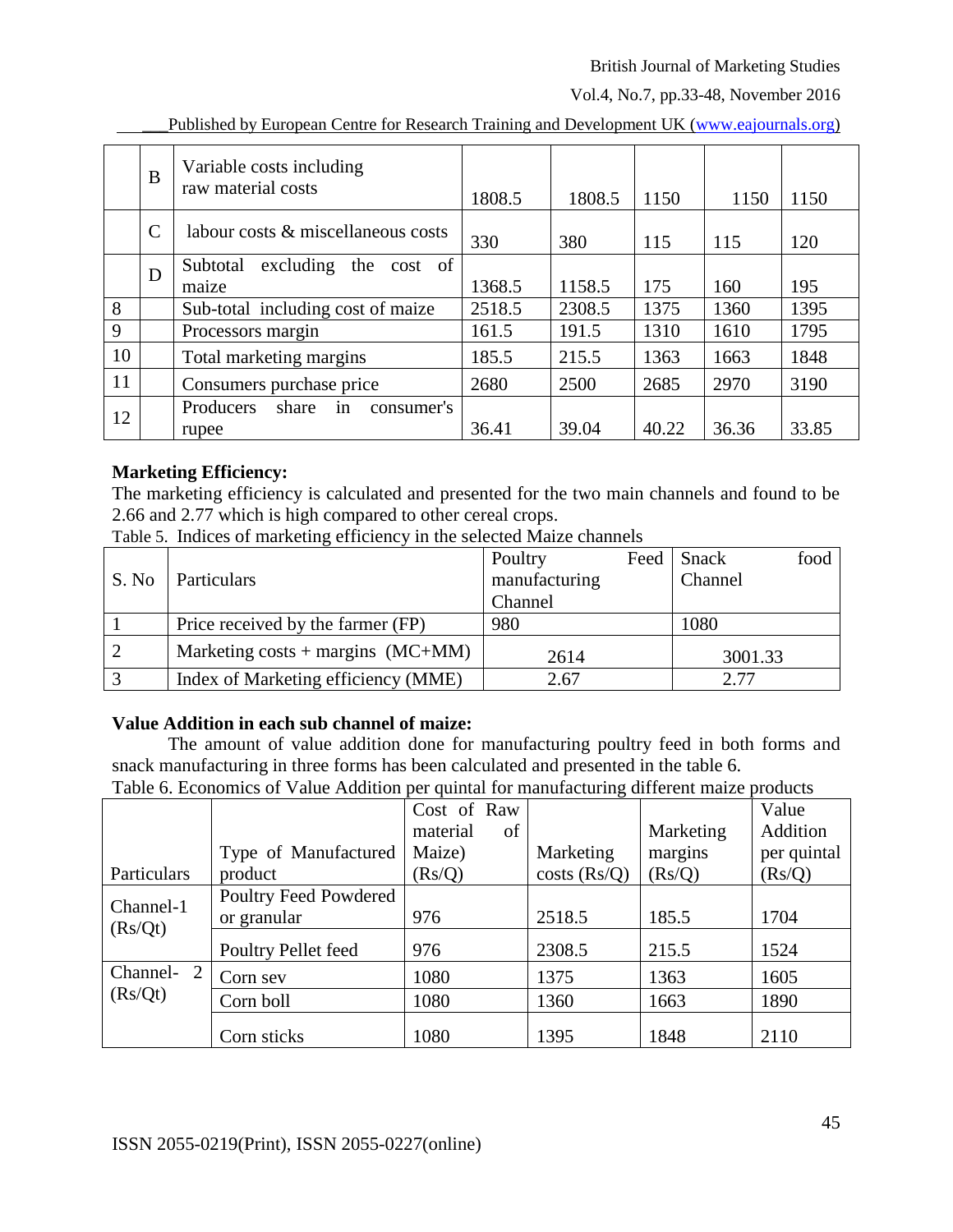Vol.4, No.7, pp.33-48, November 2016

Published by European Centre for Research Training and Development UK [\(www.eajournals.org\)](http://www.eajournals.org/)

It can be concluded that corn sticks the value addition done was Rs. 2110 per quintal of maize but the sale price was Rs. 3190 per quintal the most popular snack food. Even though marketing costs are high for poultry feed manufacturing the ranging from Rs. 2300 to 2500 per quintal of maize value addition was comparatively less Rs. 1704 and Rs 1524 respectively.

#### **Constraints faced by the maize producers:**

The major constraints and challenges faced by the farmers in the study area are observed as farm inputs, weed management, labour availability and cost, Pest management, fertilizer cost and seed quality are the major constraints in cultivation of the maize. Weed management occupies first place followed by labour availability and cost. Being a non-traditional maize growing area the maize production rate was very much higher and there is a huge demand for labour especially in *kharif* season, one of the reasons for hike in labour cost. Improved marketing would improve producer prices or increase volume of marketed farm produce, resulting in higher cash in-flow. This action would have the tendency of relaxing the household capital constraint.

#### **Observations and Suggestions:**

One outstanding observation about the suggested solutions is that most respondents view government as the source of solutions to most of their problems. This view is not conducive to development. It encourages people to sit and wait for the government to provide solutions to problems that they themselves can solve or do something about. People ought to be educated "by the government" about the need to find or initiate solutions to constraints facing them by themselves rather than wait for the government to provide the answers. Admittedly, many of the constraints identified would require government action such as improvements in infrastructure and marketing, research and extension as pre-conditions or pre-requisites for any significant development initiated by the people themselves.

# **Challenges and opportunities:**

The increase in maize productivity depends on several factors, which are more than simply increasing the adoption of hybrids. The increase in profitability, though slow, from maize cultivation has helped thousands of small and marginal farmers in ensuring food security. It is one of the reasons that the marketed surplus of maize crop has increased in all the states, and slowly this crop is moving towards becoming a cash crop. However, this crop faces several challenges, where urgent attention is needed. The wider adoption of modern production and postharvest technologies, reduction in post-harvest losses, biomass management, dissemination of best production practices, improvement in access to domestic and international markets with economy of scale, value-creation and capturing, etc. are some of the areas in which future investments are warranted from both public and private sectors. The majority of farmers view the government as the major source of solutions to most of the constraints. Admittedly in infrastructure and marketing, farm inputs, research and extension services as prerequisites for any significant development initiated endogenously. This is not good for any development, therefore People ought to be educated about the need to find or initiate solutions to constraints facing them by themselves.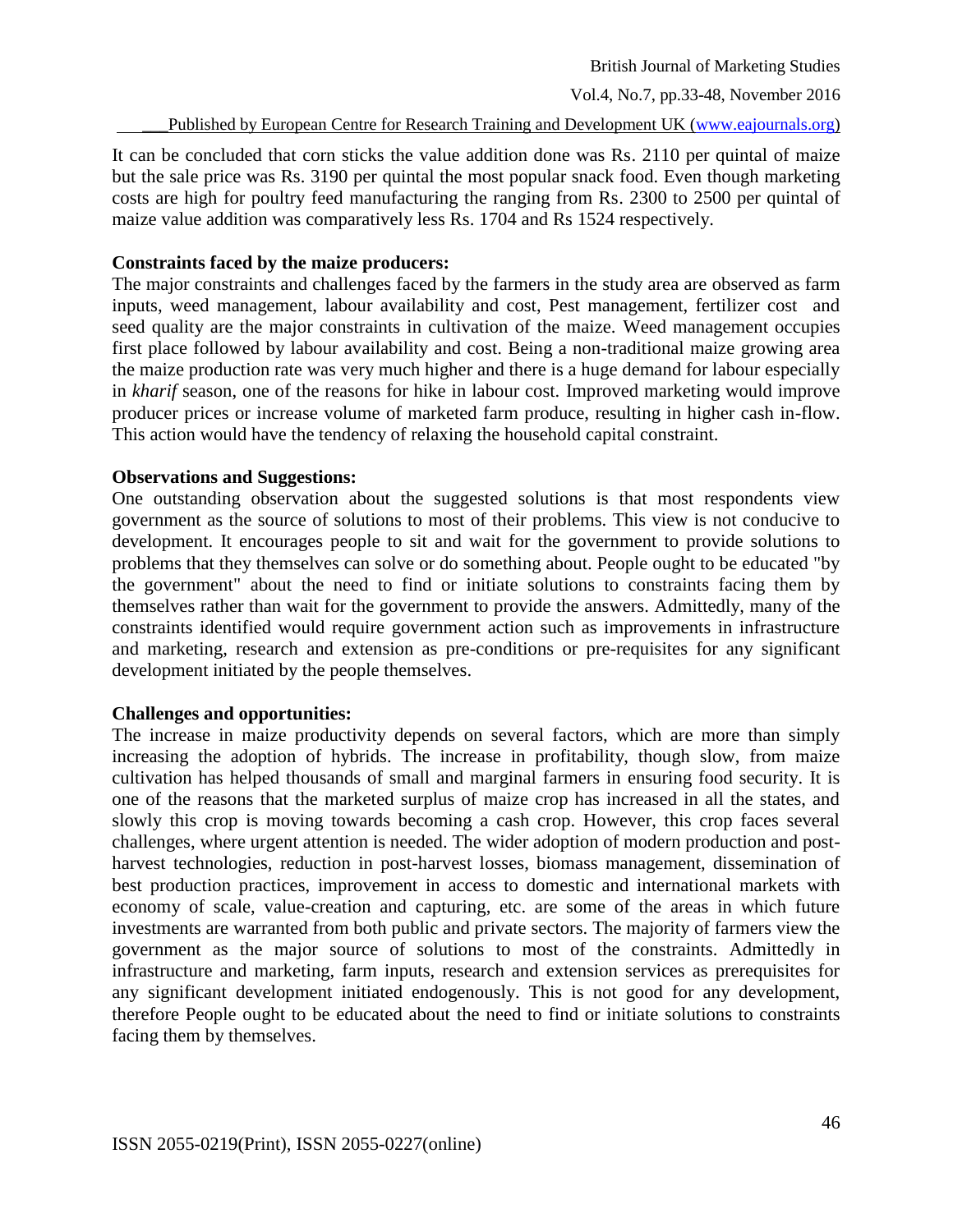# **CONCLUSION**

The demand for maize is increasing for various usages - different types of food, livestock feed, poultry feed, beverages, starch, etc. The change in production trend has brought a change in its pattern also. Currently, two states Andhra Pradesh and Karnataka, account for 25 percent of the total maize area of about 8.7 M ha (million hectares) and contributing roughly 35 per cent to the total maize production with average yield of more than 3 t/ha. The maize production is expected to reach 28 Mt by the year 2020, as yield would improve slowly to 3.2 t/ha from the current level of 2.5 t/ha, while area under the crop may not further expand to a great extent. However, if the adoption of hybrids progresses to cover 75 per cent of maize area with average yield of 5 t/ha by 2020, then the total maize production would increase to about 38 Mt in 2020. Besides, if maize area seizes at current level but hybrids are adopted on 90 per cent of the area, the total maize production would touch the mark of 44 Mt by the year 2020.

The study reveals that producers adoption of high yield hybrid seeds, application of improved farm technologies, value added products there by enhanced income and food security. Maize has potential for product diversification under a new economic regime. Demand for maize is shifting from food to feed for livestock and poultry. New types of maize based products are in demand among people in the higher income group. New opportunities need to be tapped by providing appropriate technologies to farming communities. Future maize production will largely depend on how markets are developed. Maize production marketing linkages are extremely weak and need to be strengthened. There is a need to develop mechanism for strengthening the maize production- processing-marketing system.

#### **Policy Reforms:**

In the Long-run Productivity enhancing investments like Expansion of irrigation; roads  $\&$ railway infrastructure; R&D should be considered. In the short-term to stimulate production fertilizer/seed support for short rains season should be targeted and land under irrigation be expanded. The government should improve access productivity enhancing inputs by working with private sector to improve access to seeds and fertilizer by farmers. Support training programs to enable smallholders to develop more effective marketing strategies and to negotiate more effectively with traders, in order to raise the prices that they receive for their maize. It should also explore options for improving public and private extension programs to enable farmers to adopt farm technologies generated by research.

The technical know-how about better crop management practices should be disseminated across the maize growers. They largely depend on the seed and input dealers, for such information, which in most of the cases is not scientific. Creating market reach for the maize farmers is badly needed. With maize being a highly traded commodity, the state governments should encourage developing modern markets at the district level in the major maize-growing belts to help the farmers in accessing latest market information and decision making on profit maximizing. The integration of production system with futures markets' will also help the farmers on these aspects. Under the changing consumption pattern, the demand for maize as a food commodity has been protected to come down. But, recent innovations in the form of multi- grain atta and